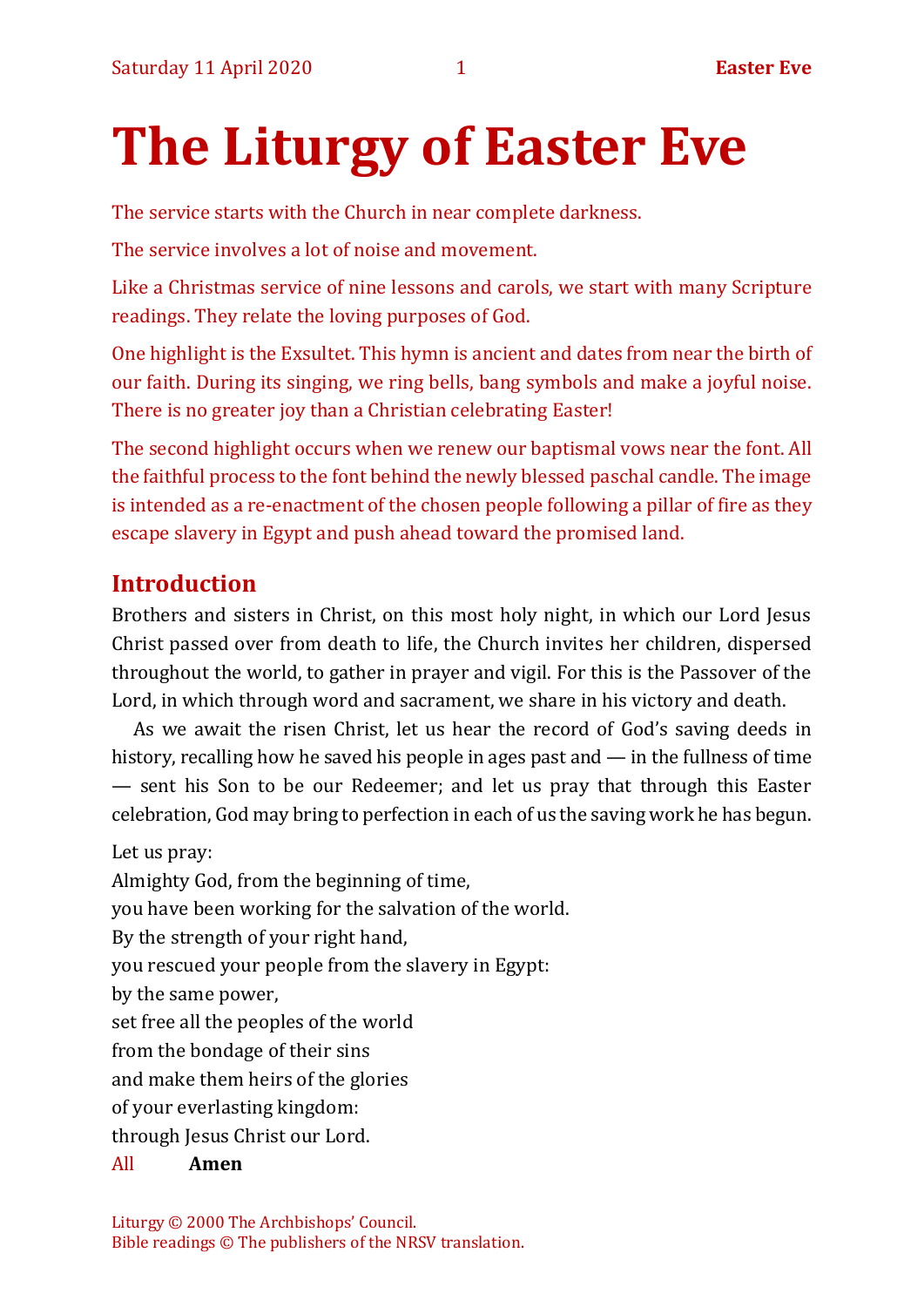# **Readings, psalms and prayers**

1. **Genesis 1:1–5, 26–end** in which we hear how God created the universe and everything in it.

In the beginning when God created the heavens and the earth, the earth was a formless void and darkness covered the face of the deep, while a wind from God swept over the face of the waters. Then God said, 'Let there be light'; and there was light.And God saw that the light was good; and God separated the light from the darkness. God called the light Day, and the darkness he called Night. And there was evening and there was morning, the first day. Then God said, 'Let us make humankind in our image, according to our likeness; and let them have dominion over the fish of the sea, and over the birds of the air, and over the cattle, and over all the wild animals of the earth and over every creeping thing that creeps upon the earth.'

God created humankind in his image, in the image of God he created them; male and female he created them. God blessed them, and God said to them, 'Be fruitful and multiply, and fill the earth and subdue it; and have dominion over the fish of the sea and over the birds of the air and over every living thing that moves upon the earth.' God said, 'See, I have given you every plant yielding seed that is upon the face of all the earth, and every tree with seed in its fruit; you shall have them for food. And to every beast of the earth, and to every bird of the air, and to everything that creeps on the earth, everything that has the breath of life, I have given every green plant for food.' And it was so. God saw everything that he had made, and indeed, it was very good. And there was evening and there was morning, the sixth day.

#### **Psalm 33:1–9**

**Response** The earth is filled with the loving-kindness of the Lord.

- 1 Sing for joy in the Lord, O you righteous ones; Praise is becoming to the upright.
- 2 Give thanks to the Lord with the lyre; sing praises to him with a harp of ten strings.
- 3 Sing to him a new song; play skilfully with a shout of joy. **R**
- 4 For the word of the Lord is upright, and all his work is done in faithfulness.
- 5 He loves righteousness and justice; the earth is full of the loving-kindness of the Lord. **R**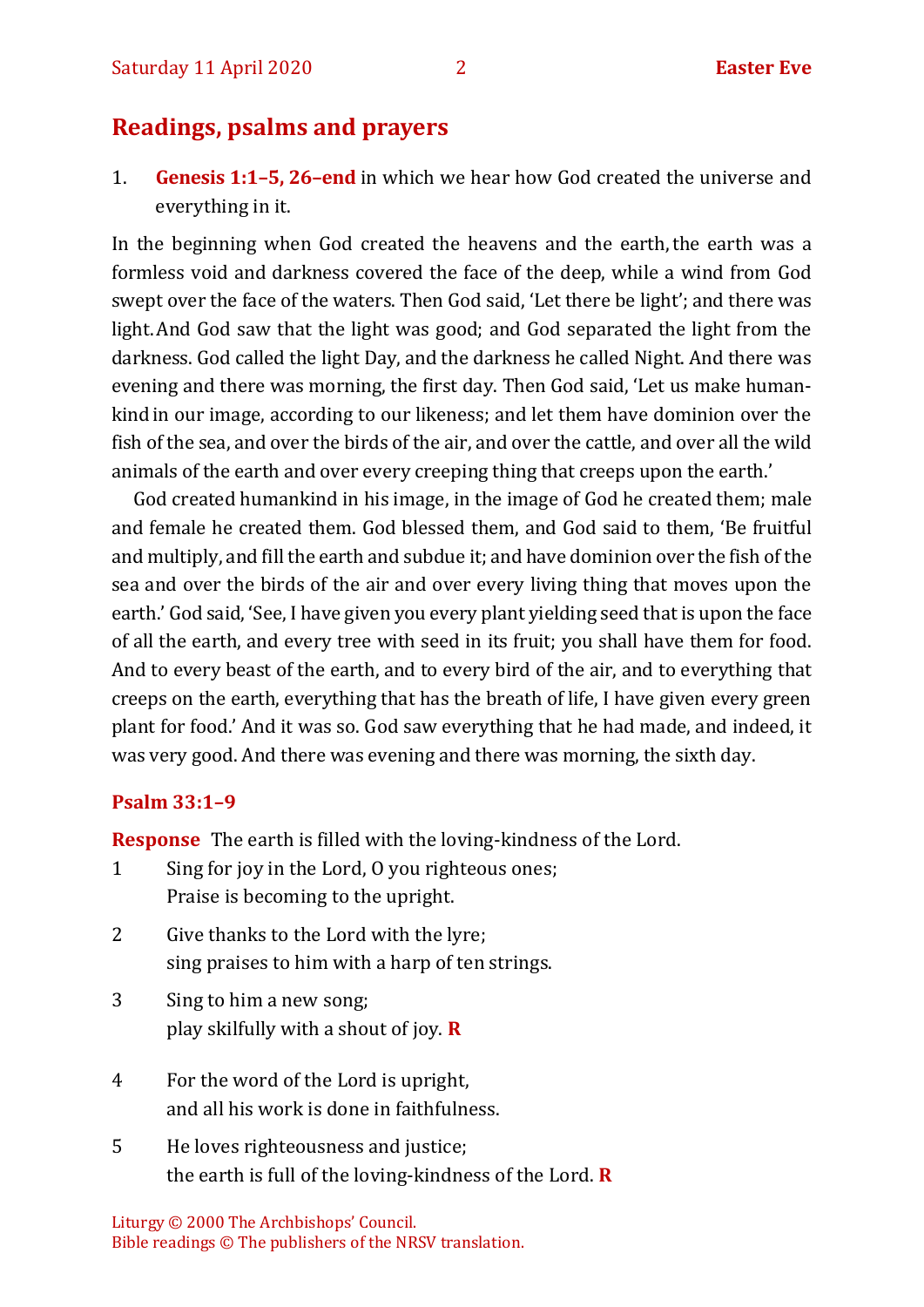| 6 | By the word of the Lord the heavens were made; |
|---|------------------------------------------------|
|   | and by the breath of his mouth all their host. |

- 7 He gathers the waters of the sea together as a heap; he lays up the deeps in storehouses. **R**
- 8 Let all the earth fear the Lord; let all the inhabitants of the world stand in awe of Him.
- 9 For he spoke, and it was done; he commanded, and it stood fast. **R**

#### **Prayer**

Almighty God, who wonderfully created us in your own image, and yet more wonderfully restored us through your Son Jesus Christ: grant that, as he came to share in our humanity, so we may share the life of his divinity; who is alive and reigns with you and the Holy Spirit, one God, now and forever.

- All **Amen**.
- **2. Exodus 14:21–15:1a** in which we hear of the rescue of the Israelites during their flight from Egypt. The story foreshadows our own deliverance through the waters of baptism.

Moses stretched out his hand over the sea. The LORD drove the sea back by a strong east wind all night and turned the sea into dry land; and the waters were divided. The Israelites went into the sea on dry ground, the waters forming a wall for them on their right and on their left. The Egyptians pursued, and went into the sea after them, all of Pharaoh's horses, chariots, and chariot drivers. At the morning watch the LORD in the pillar of fire and cloud looked down upon the Egyptian army, and threw the Egyptian army into panic.He clogged their chariot wheels so that they turned with difficulty. The Egyptians said, 'Let us flee from the Israelites, for the LORD is fighting for them against Egypt.'

Then the Lord said to Moses, 'Stretch out your hand over the sea, so that the water may come back upon the Egyptians, upon their chariots and chariot drivers.' So Moses stretched out his hand over the sea, and at dawn the sea returned to its normal depth. As the Egyptians fled before it, the Lord tossed the Egyptians into the sea. The waters returned and covered the chariots and the chariot drivers, the entire army of Pharaoh that had followed them into the sea; not one of them remained. But the Israelites walked on dry ground through the sea, the waters forming a wall for them on their right and on their left.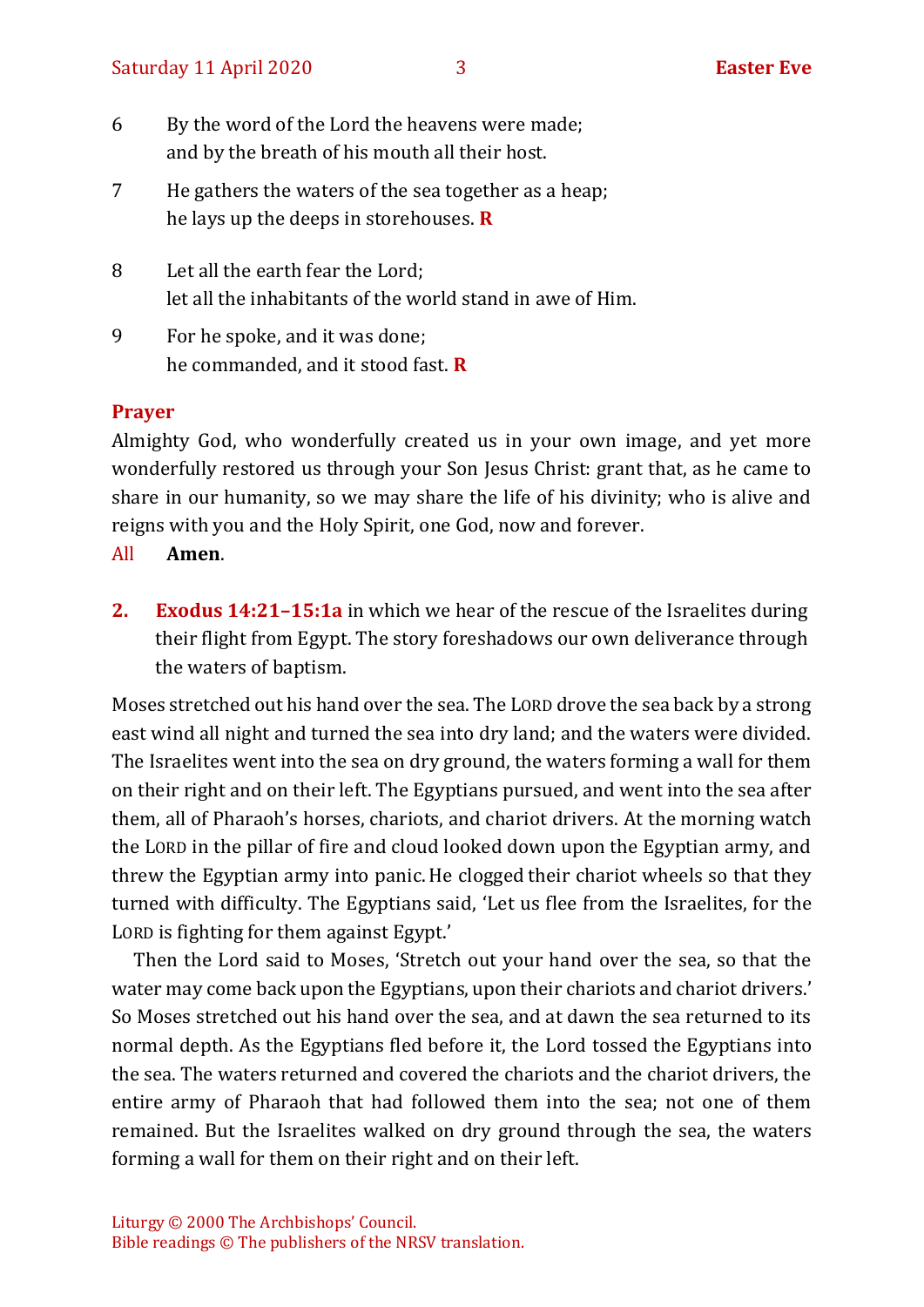So the Lord saved Israel that day from the Egyptians; and Israel saw the Egyptians dead on the seashore. Israel saw the great work the Lord did against the Egyptians. The people feared the Lord and believed in the Lord and in his servant Moses.

Then Moses and the Israelites sang this song to the Lord, 'I will sing to the Lord, for he has triumphed gloriously.'

**Canticle** Let us sing to the Lord (from Exodus 15).

**Response** Sing to the Lord, for he has won a glorious victory.

- 1 Let us sing to the Lord, for he has won a glorious victory: the horse and his rider he has hurled into the sea.
- 2 The Lord is my strength and my song: he has become my salvation. **R**
- 3 He is my God and I will praise him: my father's God and I will exalt him.
- 4 The Lord fights for his people: the Lord is his name. **R**
- 5 Your right hand is glorious in power: your right hand, Lord, shatters the enemy.
- 6 Who is like you, Lord, majestic in holiness: who is like you, Lord, awesome in glory, working wonders? **R**
- 7 In your unfailing love: you will lead the people you have redeemed.
- 8 And by your invincible strength: you will guide them to your holy dwelling. **R**

#### **Prayer**

Lord God our redeemer, who heard the cry of your people and sent your servant Moses to lead them out of slavery: Free us from the tyranny of sin and death and, by the leading of your Spirit, bring us to our promised land; through Jesus Christ our Lord.

All **Amen**.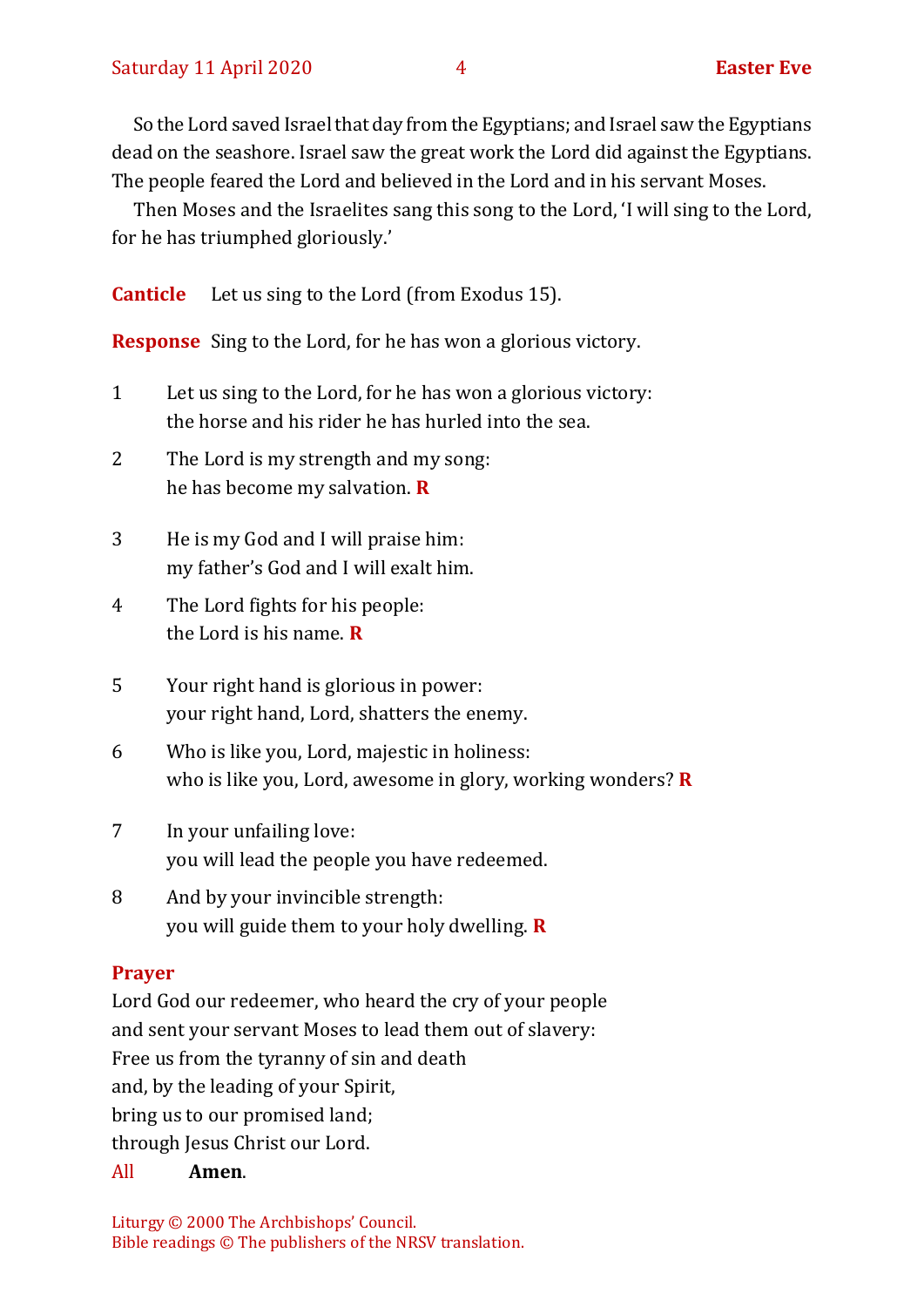3. **Isaiah 55:2–11** in which we hear the prophet's proclamation that the Lord is near.

Why do you spend your money for that which is not bread, and your labour for that which does not satisfy? Listen carefully to me, and eat what is good, and delight yourselves in rich food. Incline your ear, and come to me; listen, so that you may live. I will make with you an everlasting covenant, my steadfast, sure love for David. See, I made him a witness to the peoples, a leader and commander for the peoples. See, you shall call nations that you do not know, and nations that do not know you shall run to you, because of the Lord your God, the Holy One of Israel, for he has glorified you. Seek the Lord while he may be found, call upon him while he is near; let the wicked forsake their way, and the unrighteous their thoughts; let them return to the Lord, that he may have mercy on them, and to our God, for he will abundantly pardon. For my thoughts are not your thoughts, nor are your ways my ways, says the Lord.

For as the heavens are higher than the earth, so are my ways higher than your ways and my thoughts than your thoughts. For as the rain and the snow come down from heaven, and do not return there until they have watered the earth, making it bring forth and sprout, giving seed to the sower and bread to the eater, so shall my word be that goes out from my mouth; it shall not return to me empty, but it shall accomplish that which I purpose, and succeed in the thing for which I sent it.

**Canticle** I will Praise you, Lord (from Isaiah 12)

**Response** Sing hymns to the Lord, for he has triumphed.

1 I will praise you, Lord: though you were angry with me, your anger has turned away and you have comforted me.

- 2 Surely God is my saviour: I will trust and not be afraid. **R**
- 3 The Lord is my strength and my song: he has become my salvation.
- 4 With joy you will draw water: from the wells of salvation. **R**
- 5 Give thanks and praise to the Lord: and call upon his name.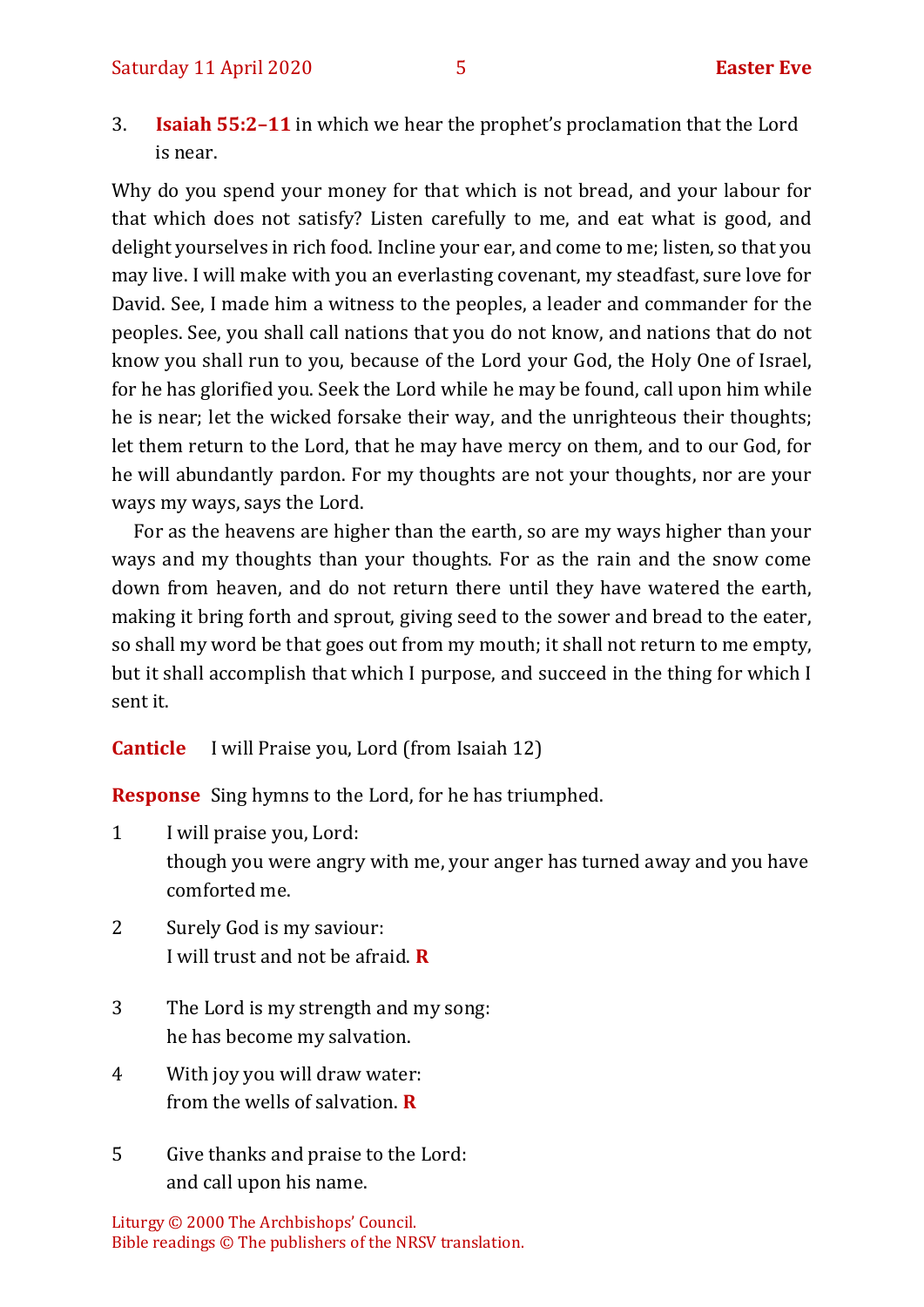- 6 Make known among the nations what he has done: proclaim that his name is supreme. **R**
- 7 Sing hymns to the Lord for he has triumphed: let this be made known in all the world.
- 8 Shout aloud and sing for joy you people of God: for great in your midst is the Holy One of Israel. **R**

#### **Prayer**

Lord of all power and might, the author and giver of all good things: increase in us true religion, nourish us in all goodness, and of your great mercy keep us in the same; through Jesus Christ our Lord.

- All **Amen**.
- 4. **Romans 6:3–11** which says that in baptism we are united with Christ in his death and in his resurrection.

If we have been united with Christ in a death like his, we will certainly be united with him in a resurrection like his. We know that our old self was crucified with him so that the body of sin might be destroyed, and we might no longer be enslaved to sin. For whoever has died is freed from sin. But if we have died with Christ, we believe that we will also live with him. We know that Christ, being raised from the dead, will never die again; death no longer has dominion over him. The death he died, he died to sin, once for all; but the life he lives, he lives to God. So you also must consider yourselves dead to sin and alive to God in Christ Jesus.

# **Psalm 114**

#### **Response** Alleluia! Alleluia! Alleluia!

- 1 When Israel went forth from Egypt, the house of Jacob from a people of a strange tongue,
- 2 Judah became his sanctuary, Israel, his dominion. **R**
- 3 The sea looked and fled; Jordan was driven back.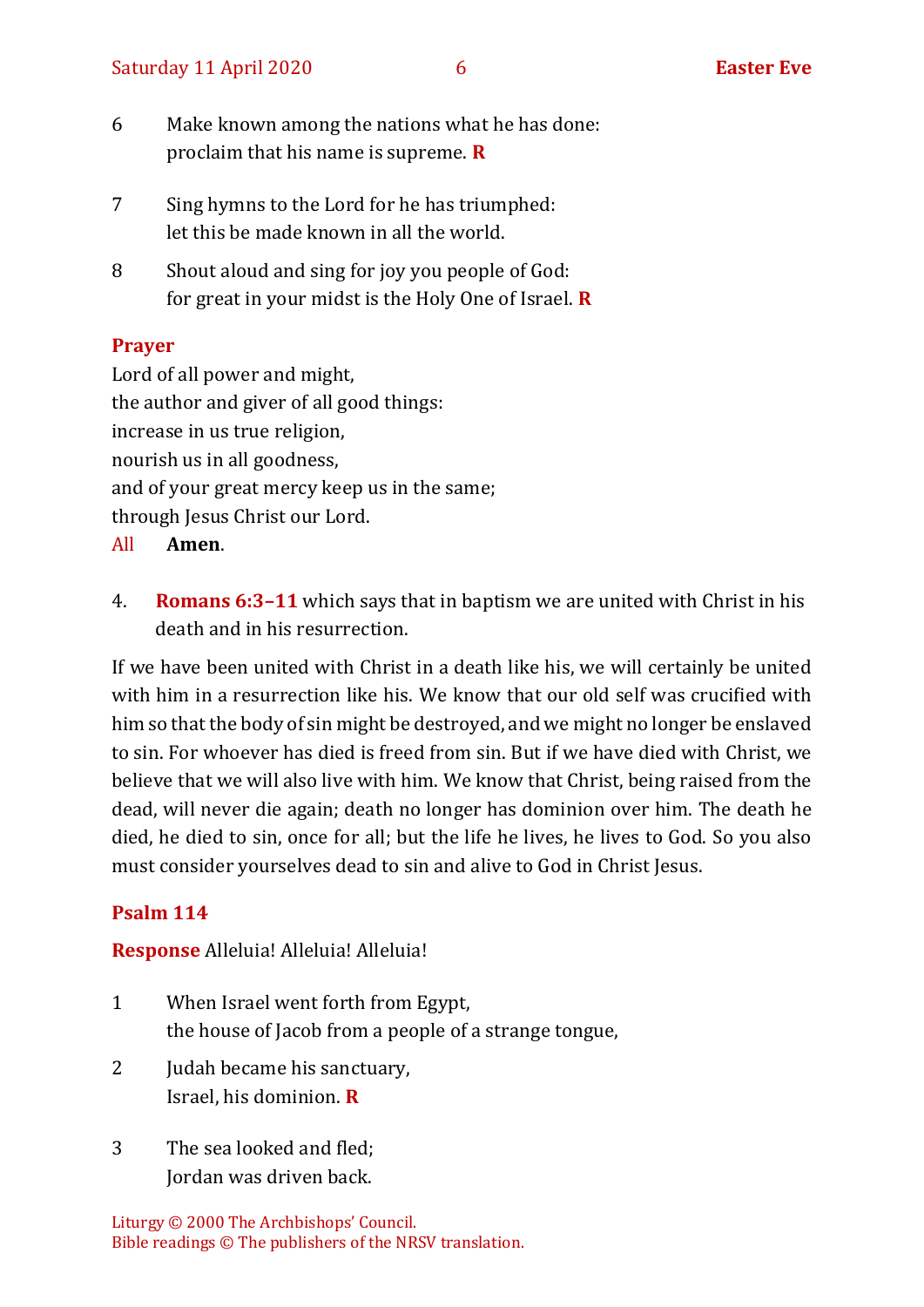- 4 The mountains skipped like rams, the little hills, like young sheep. **R**
- 5 What ailed you, O sea, that you flee? O Jordan, that you were driven back?
- 6 You mountains, that you skip like rams? O little hills, like young sheep? **R**
- 7 Tremble, O earth, at the presence of the Lord, at the presence of the God of Jacob.
- 8 Who turned the hard rock into a pool of water, the flint-stone into a springing well. **R**

#### **Prayer**

Grant, Lord, that we who are baptised into the death of your Son Jesus Christ may continually put to death our evil desires and be buried with him; and through the grave and gate of death we may pass to our joyful resurrection; through the merits of the same, your Son Jesus Christ, who died and was buried and rose again for us. All **Amen**

# **The service of Light**

The building is in darkness, the minister and congregation go in silence to the main entrance, one of them carrying the unlit Easter candle.

A fire is kindled, from which a taper is lit. Eternal God, who made this most holy night to shine with the brightness of your one true light: set us aflame with the fire of your love, and bring us to the radiance of your heavenly glory; through Jesus Christ our Lord.

#### All **Amen**

The paschal candle is brought to the front.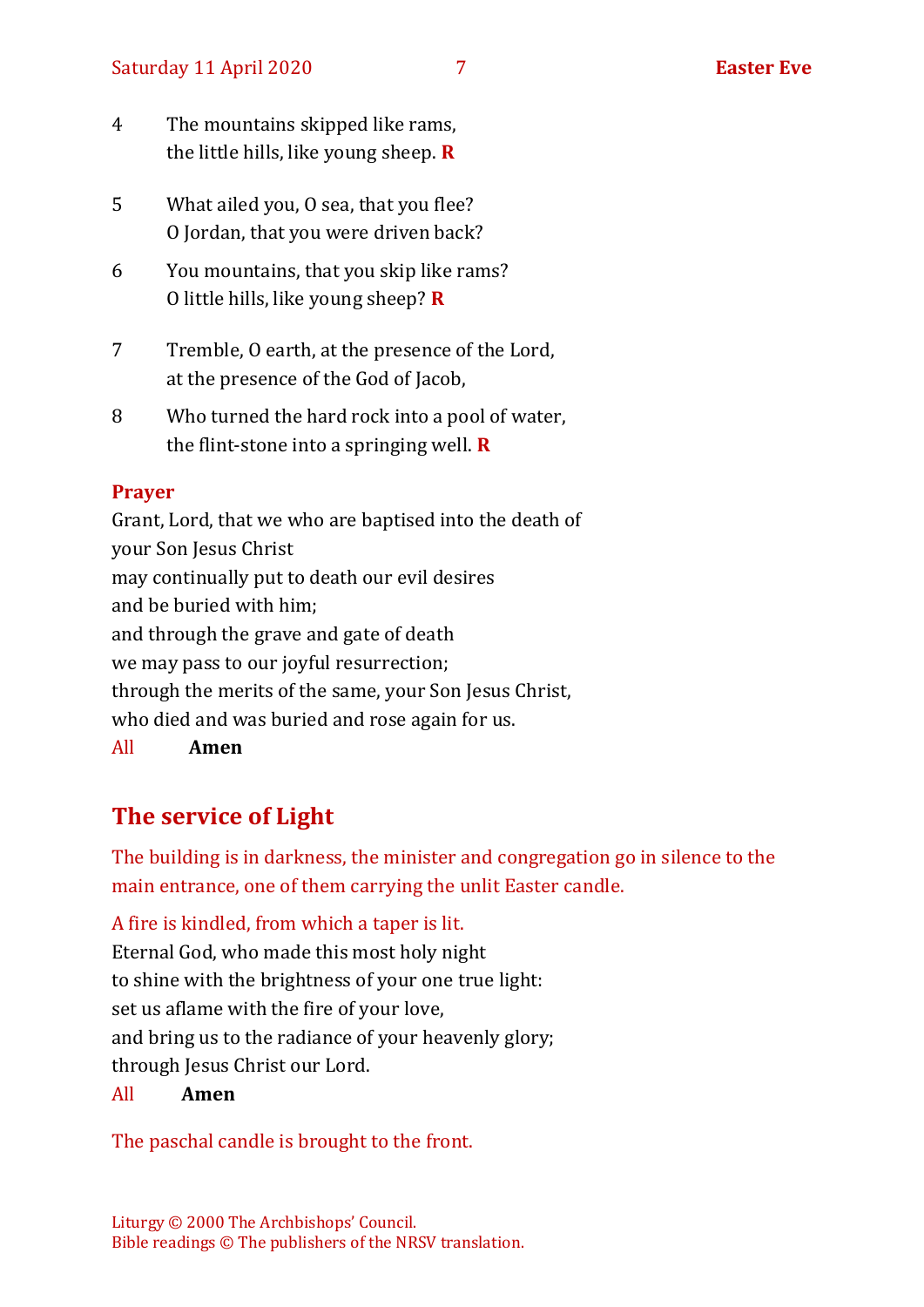#### The priest traces symbolic signs upon the candle:

Christ: yesterday and today the beginning and the end Alpha Omega all times belong to him and all ages to him be glory and power through every age for ever. Amen. All **Amen**.

#### The paschal candle is lit from the newly blessed fire.

May the light of Christ, rising in glory, dispel the darkness of our hearts and minds.

#### **The solemn procession**

#### **The Gospel**

On the first day of the week, at early dawn, they came to the tomb, taking the spices that they had prepared. They found the stone rolled away from the tomb, but when they went in, they did not find the body. While they were perplexed about this, suddenly two men in dazzling clothes stood beside them. The women were terrified and bowed their faces to the ground, but the men said to them, 'Why do you look for the living among the dead? He is not here but has risen. Remember how he told you, while he was still in Galilee, that the Son of Man must be handed over to sinners, and be crucified, and on the third day rise again.' Then they remembered his words and returning from the tomb, they told all this to the eleven and to all the rest.

Now it was Mary Magdalene, Joanna, Mary the mother of James, and the other women with them who told this to the apostles. But these words seemed to them an idle tale, and they did not believe them. But Peter got up and ran to the tomb; stooping and looking in, he saw the linen cloths by themselves; then he went home, amazed at what had happened. *Luke 24:1–12* 

The minister bearing the paschal candle raises it, and says:

Christ our light

#### All **Thanks be to God**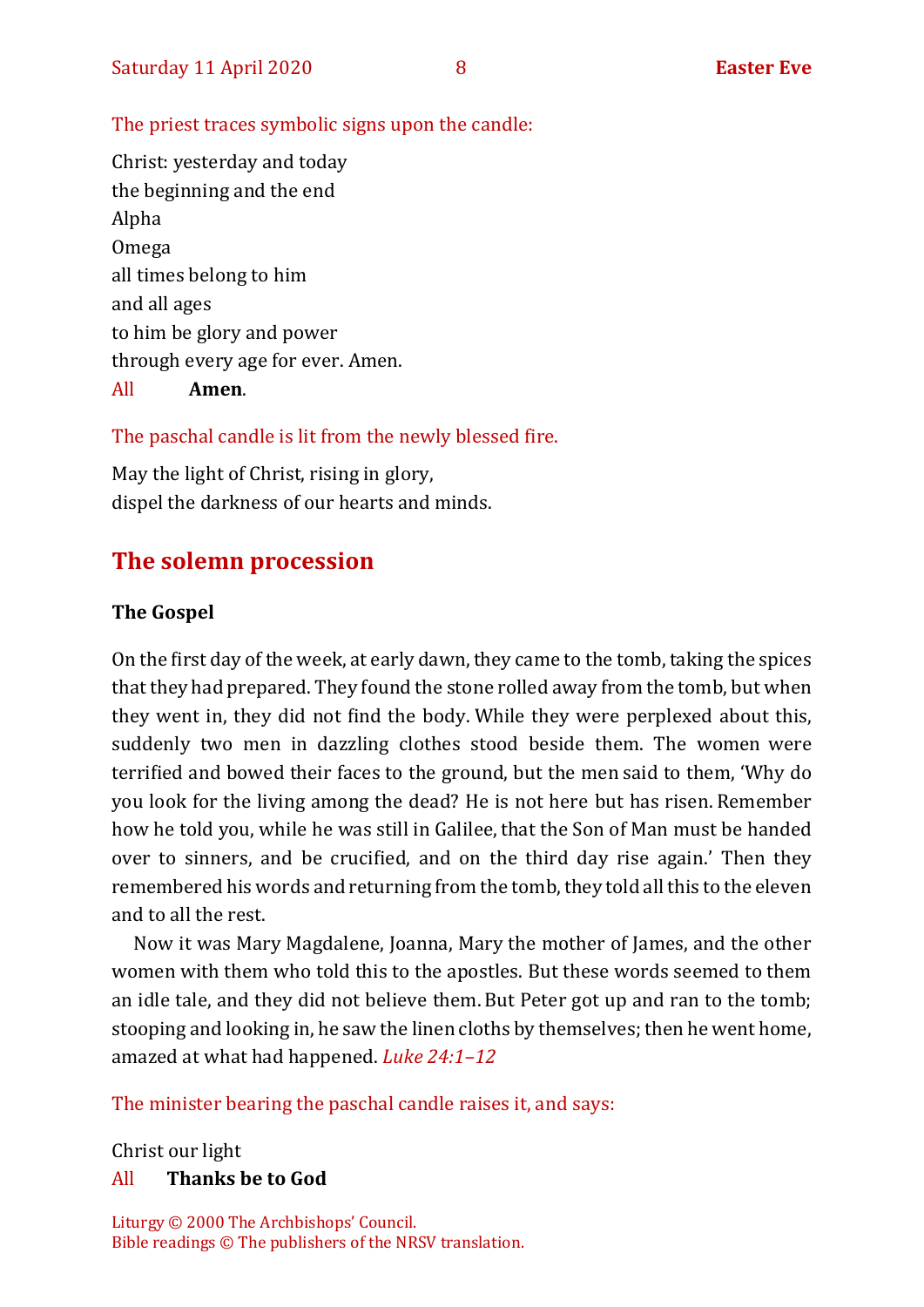The procession moves further into the building, and then stops. These words are repeated often and the candles of those around are lit from it.

The procession moves to the centre of the nave, and stops once more. The versicle and response are again repeated, and the candles of those nearby are lit.

The Easter candle is placed on a stand in the midst of the building, and all other candles are now lit.

Alleluia! Christ is risen!

#### All **He is risen indeed. Alleluia.**

# **The Easter proclamation (the Exsultet)**

Rejoice, heavenly powers! Sing choirs of angels! Exult, all creation around God's throne! Jesus Christ, our King is risen! Sound the trumpet of salvation!

Rejoice, O earth, in shining splendour, radiant in the brightness of your King! Christ has conquered! Glory fills you! Darkness vanishes for ever!

Rejoice, O Mother Church! Exult in glory! The risen Saviour shines upon you! Let this place resound with joy, echoing the mighty song of all God's people!

My dearest friends, standing with me in this holy light, join me in asking God for mercy, that he may give his unworthy minister grace to sing his Easter praises.

The Lord be with you.

#### All **And also with you.**

Lift up your hearts.

#### All **We lift them up unto the Lord.**

Let us give thanks and praise to the Lord.

#### All **It is meet and right to give him thanks and praise.**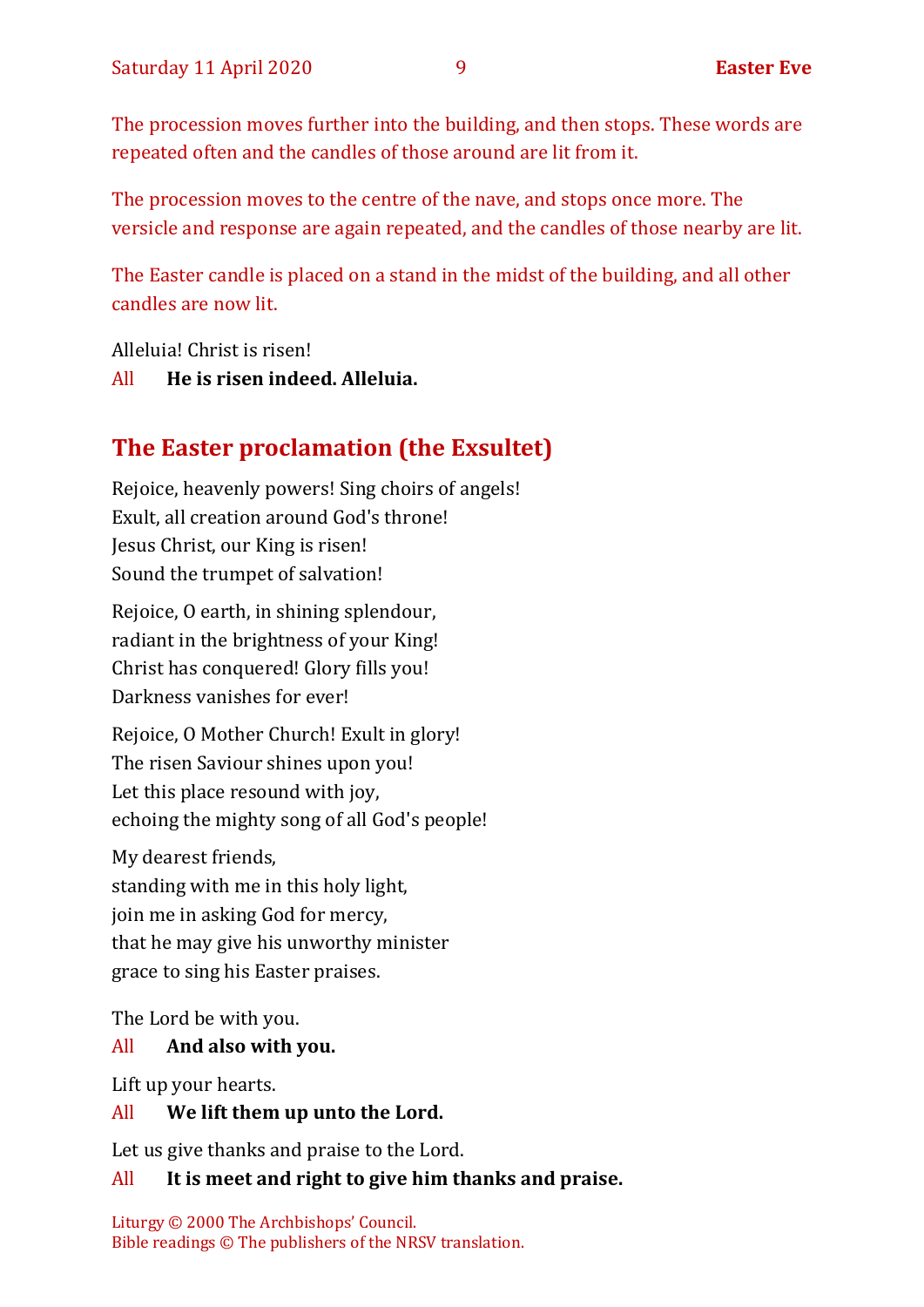It is truly right that with full hearts and minds and voices we should praise the unseen God, the all-powerful Father, and his only Son, our Lord Jesus Christ.

For Christ has ransomed us with his blood and paid for us the price of Adam's sin to our eternal Father!

This is our Passover feast, when Christ, the true Lamb, is slain, whose blood consecrates the homes of all believers.

This is the night, when first you saved our fathers: you freed the people of Israel from their slavery, and led them dry-shod through the sea.

This is the night, when the pillar of fire destroyed the darkness of sin.

This is night, when Christians everywhere, washed clean of sin and freed from all defilement, are restored to grace and grow together in holiness.

This is the night, when Jesus broke the chains of death and rose triumphant from the grave.

What good would life have been to us, had Christ not come as our Redeemer?

Father, how wonderful your care for us! How boundless your merciful love! To ransom a slave you gave away your Son.

O happy fault, O necessary sin of Adam, which gained for us so great a Redeemer!

Most blessed of all nights, chosen by God to see Christ rising from the dead!

Of this night scripture says: 'The night will be as clear as day: it will become my light, my joy.'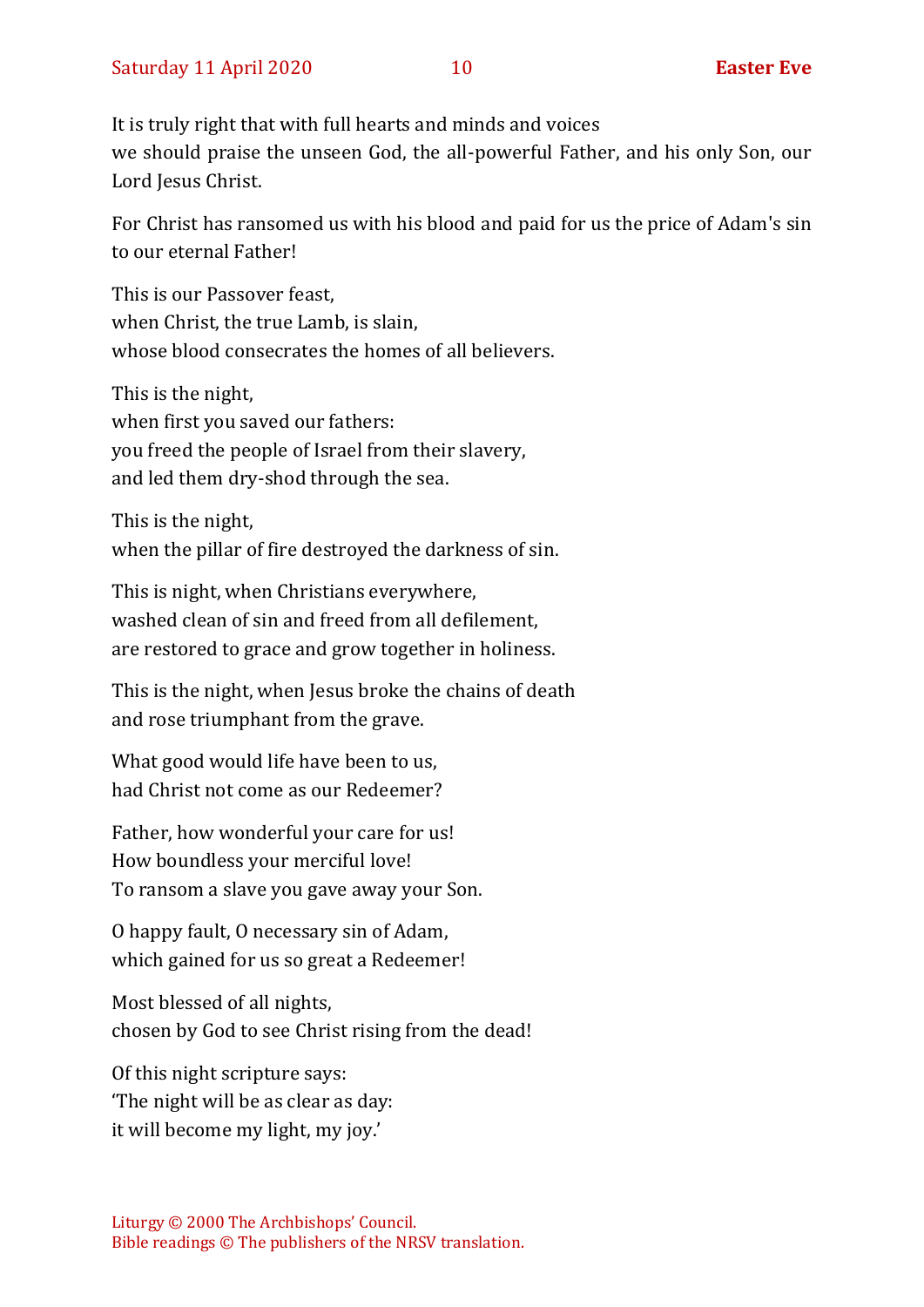The power of this holy night dispels all evil, washes guilt away, restores lost innocence, brings mourners joy; it casts out hatred, brings us peace, and humbles earthly pride.

Night truly blessed, when heaven is wedded to earth and we are reconciled to God!

Therefore, heavenly Father, in the joy of this night, receive our evening sacrifice of praise, your Church's solemn offering.

Accept this Easter candle, a flame divided but undimmed, a pillar of fire that glows to the honour of God.

Let it mingle with the lights of heaven and continue bravely burning to dispel the darkness of this night!

May the Morning Star which never sets find this flame still burning: Christ, that Morning Star, who came back from the dead, and shed his peaceful light on all mankind, your Son, who lives and reigns forever and ever. All **Amen**

# **The Gloria**

We traditionally sing this song, the first Gloria of Easter, to the accompaniment of ringing bells. It's tune is the Ash Grove (please click **[here](https://hymnary.org/tune/ash_grove)** to hear the tune).

**Sing glory to God in the height of the heavens, salvation and peace to his people on earth; our King and our Saviour, our God and our Father, we worship and praise you and sing of your worth.**

**Creation unites in the power of the Spirit, in praise of the Father, through Jesus the Son. So complex, so simple, so clear, so mysterious, our God ever Three yet eternally one.**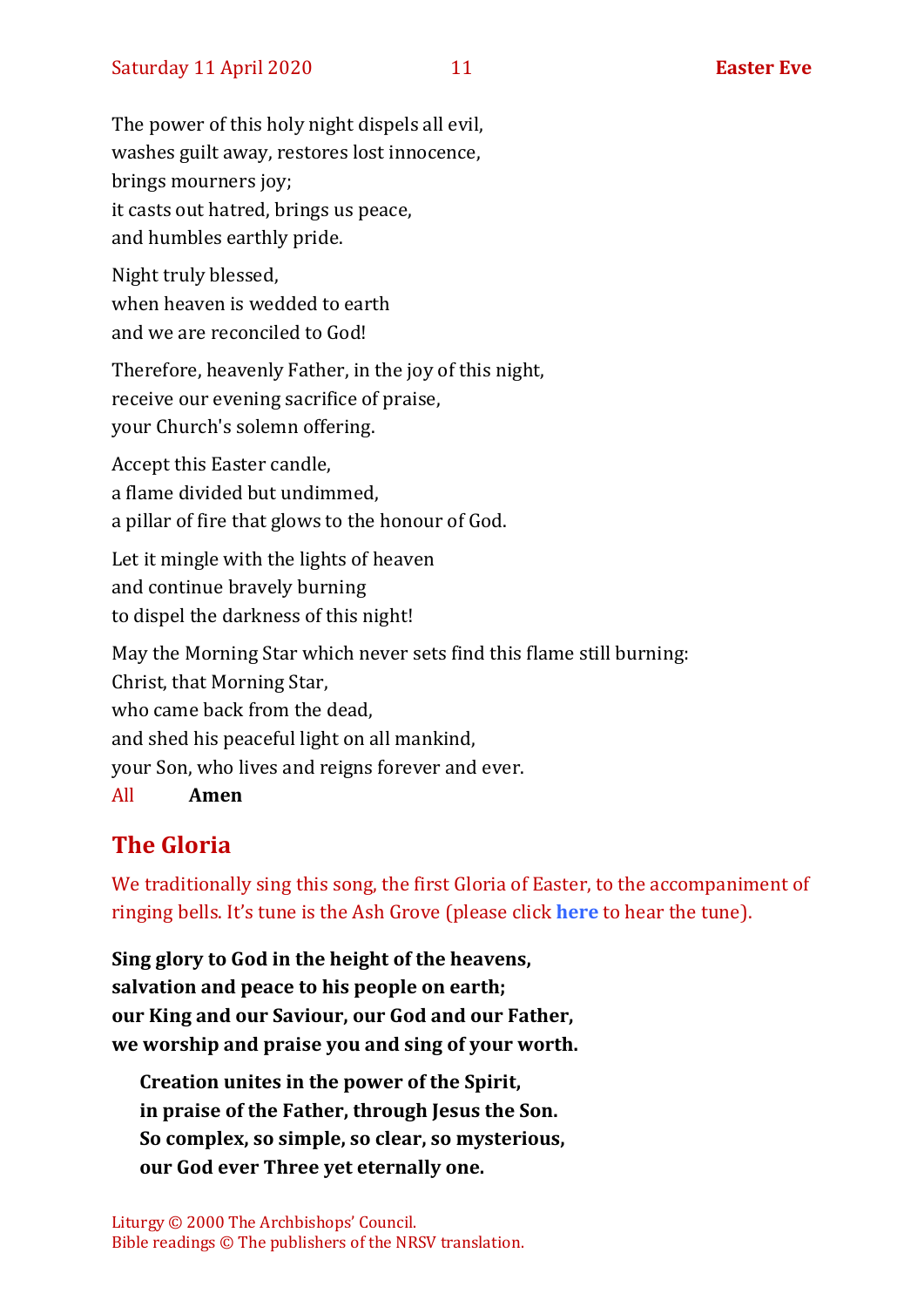**Lord Jesus, the Christ, only Son of the Father, the lamb who has carried our burden of shame, now seated on high in the glory of heaven, have mercy upon us who call on your name. Refrain. For you, only you, we acknowledge as holy, we name you alone as our Saviour and Lord; you only, O Christ, with the Spirit exalted, are one with the Father, for ever adored. Refrain.**

# **The Collect**

Let us pray: Lord of all life and power, who through the mighty resurrection of your Son overcame the old order of sin and death to make all things new in him: grant that we, being dead to sin and alive to you in Jesus Christ, may reign with him in glory; to whom with you and the Holy Spirit be praise and honour, glory and might, now and in all eternity.

All **Amen**

# **The renewal of baptismal vows**

#### All follow the paschal candle as it is taken in procession to the font.

As we celebrate the resurrection of our Lord Jesus Christ from the dead, we remember that through the paschal mystery we have died and been buried with him in baptism, so that we may rise with him to a new life within the family of his Church. Now that we have completed our observance of Lent, we renew the promises made at our baptism, affirming our allegiance to Christ and our rejection of all that is evil.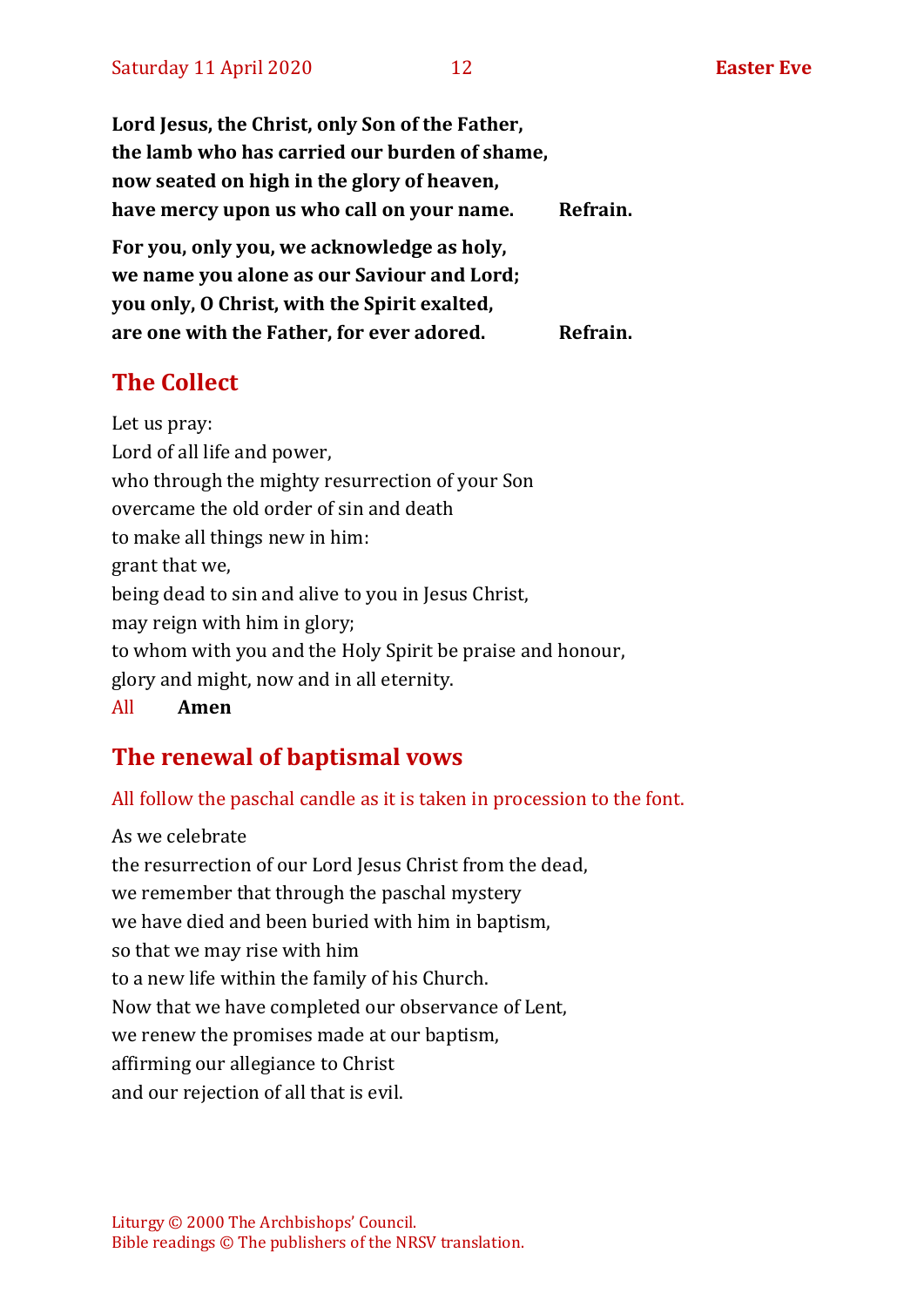Therefore I ask these questions:

Do you turn to Christ?

# All **I turn to Christ.**

Do you repent of your sins?

# All **I repent of my sins**

Do you renounce evil?

# All **I renounce evil**

And now I ask you to make the profession of Christian faith into which you were baptised, and into which you live and grow:

Do you believe and trust in God the Father,

who made the world?

# All **I believe and trust in him.**

Do you believe and trust in his Son, Jesus Christ, who redeemed the world?

# All **I believe and trust in him.**

Do you believe and trust in his Holy Spirit, who gives life to the people of God?

# All **I believe and trust in him.**

This is the faith of the Church

#### All **This is our faith: we believe and trust in one God, Father, Son and Holy Spirit.**

Almighty God, we thank you for our fellowship in the household of faith with all those who have been baptised in your name. Keep us faithful to our baptism, and so make us ready for that day when the whole creation shall be perfect in your Son, our Saviour Jesus Christ.

All **Amen.**

# **Intercessions**

Father, we praise you for the resurrection of your Son Jesus Christ from the dead: shed his glorious light on all Christian people that we may live as those who believe in the triumph of the cross.

Lord hear us.

# All **Lord graciously hear us.**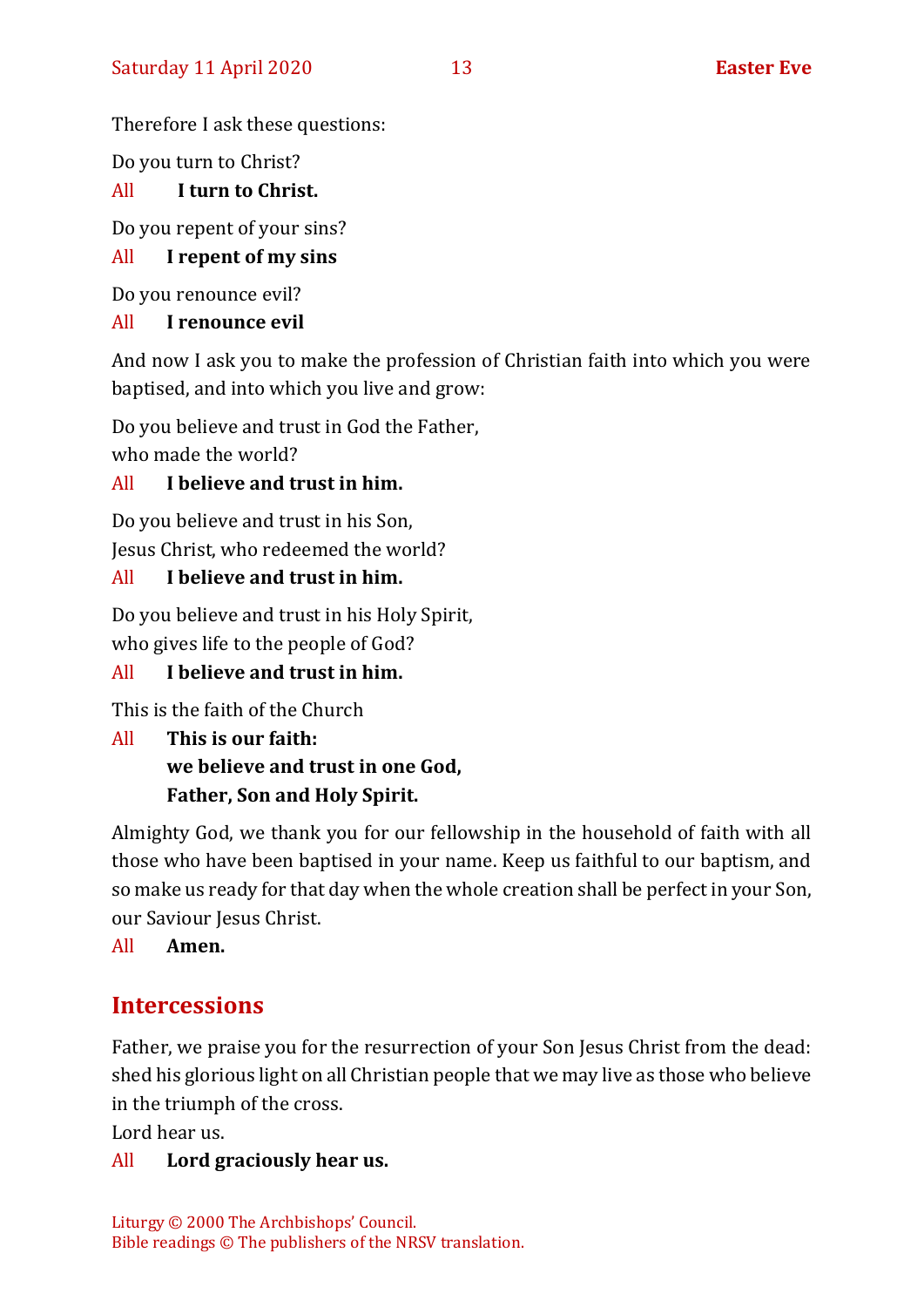We pray for those who, at this season, are receiving in baptism your Son's new life by water and the Spirit:

dying with Christ, may they know the power of his resurrection. Lord hear us.

# All **Lord graciously hear us.**

We pray for all we know and love, both near and far: may their eyes be opened to see the glory of the risen Lord. Lord hear us.

# All **Lord graciously hear us.**

We pray for those who suffer pain and anguish:

grant to them the faith to reach out toward the healing wounds of Christ

and be filled with his peace.

Lord hear us.

# All **Lord graciously hear us.**

We remember before you all who have died in the hope of the resurrection: unite them in your undying love.

Lord hear us.

# All **Lord graciously hear us.**

Join our voices, Lord we pray, to the songs of all your saints in proclaiming that you give us victory through Jesus Christ, our Lord.

# All **Amen.**

# **The peace**

The risen Christ came and stood among his disciples and said,

'Peace be with you.' Then were they glad when they saw the Lord.

The peace of the risen Christ be with you. Alleluia! Alleluia!

# All **Peace be with you. Alleluia! Alleluia!**

We offer one another a sign of peace.

We greet each other with the words,

The Lord is risen.

# All **He is risen indeed.**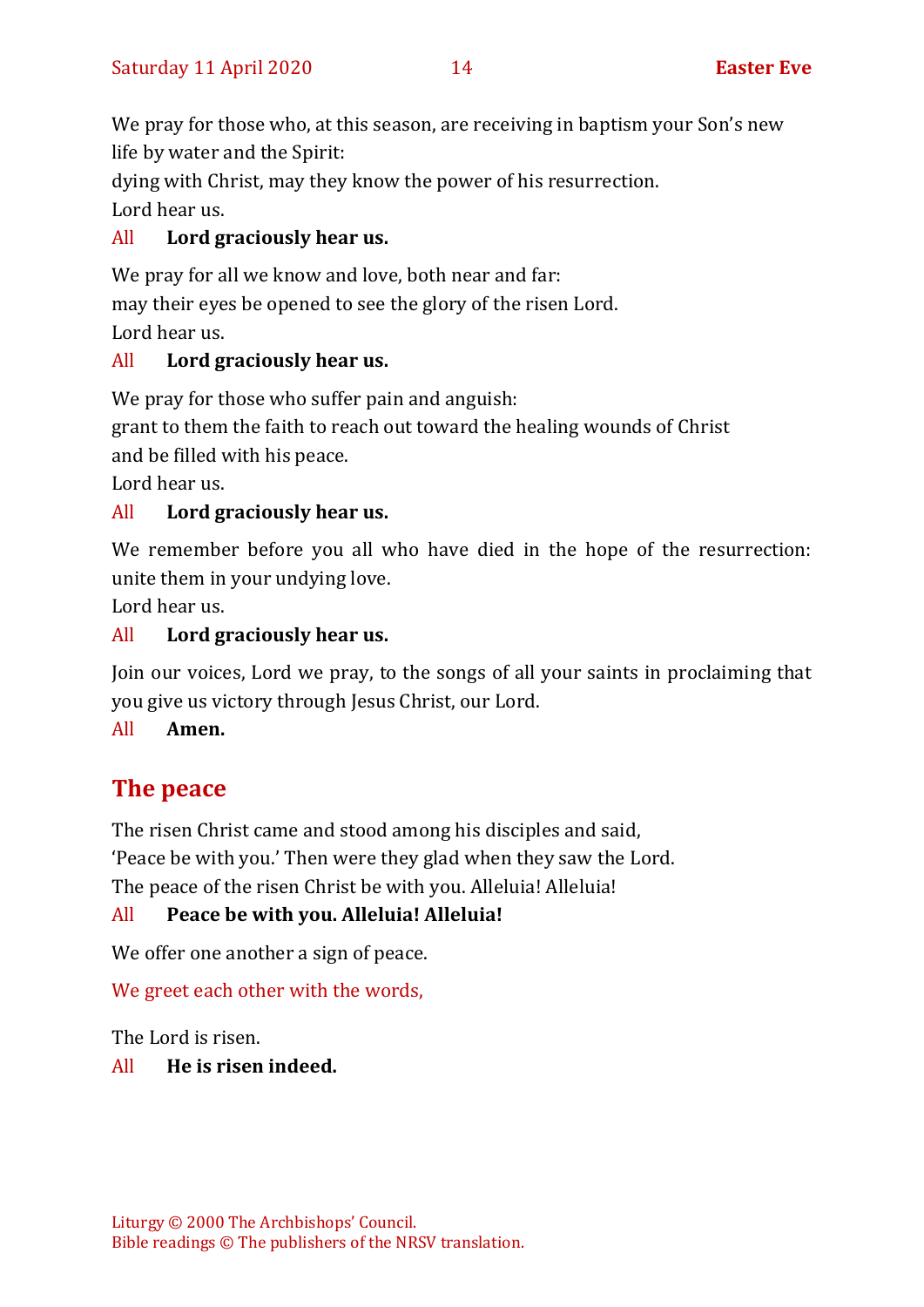# **Litany of thanksgiving for the resurrection**

Let us bless the Father, the Son, and the Holy Spirit.

Let us praise and exult him for ever.

#### All **Blessing and honour and glory and power**

**be to him who sits upon the throne and to the Lamb for ever and ever.**

- All **Great and marvellous are your works, Lord God Almighty; just and true are your ways, King of saints; all glorious are your gifts, Spirit of life.**
- All **Blessing and glory and wisdom and thanksgiving and honour and power and might be to our God for ever and ever. Amen.**

O Give thanks to the Lord for he is gracious;

# All **for his mercy endures for ever.**

He has loved us from all eternity;

#### All **for his mercy endures for ever.**

And remembered us when we were in trouble;

#### All **for his mercy endures for ever.**

For us, his people, and our salvation he came down from heaven;

#### All **for his mercy endures for ever.**

He became incarnate of the Virgin Mary by the power of the Holy Spirit, and was made man;

#### All **for his mercy endures for ever.**

By his cross and passion he has redeemed the world;

#### All **for his mercy endures for ever.**

And has washed us from our sins in his own blood;

# All **for his mercy endures for ever.**

On the third day he rose again;

# All **for his mercy endures for ever.**

And has given us the victory;

#### All **for his mercy endures for ever.**

He ascended into heaven;

#### All **for his mercy endures for ever.**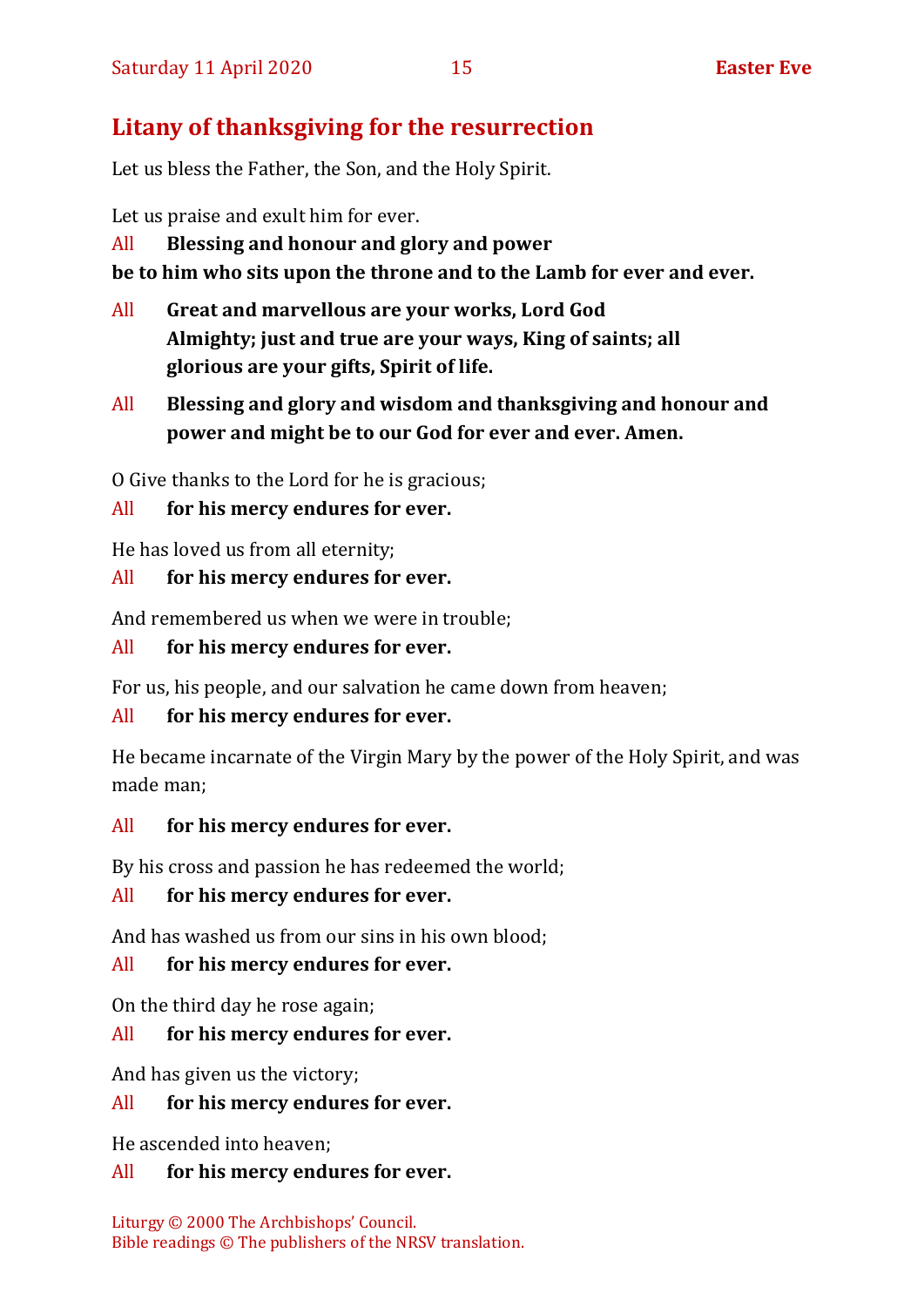And opened wide for us the everlasting doors;

#### All **for his mercy endures for ever.**

He is seated at the right hand of the Father;

#### All **for his mercy endures for ever.**

And ever lives to make intercessions for us;

- All **for his mercy endures for ever.**
- All **Glory be to the Father, and to the Son, and to the Holy Spirit; as it was in the beginning, is now, and ever shall be. Amen.**

For the gift of the Spirit,

All **blessed be Christ.**

For the world-wide Church,

#### All **blessed be Christ.**

For the means of grace;

#### All **blessed be Christ.**

For the triumphs of his gospel,

#### All **blessed be Christ.**

For the lives of his saints,

#### All **blessed be Christ.**

In joy and in sorrow,

#### All **blessed be Christ.**

In life and in death,

#### All **blessed be Christ.**

Now and to the end of the ages,

#### All **blessed be Christ.**

All **Blessing and honour and thanksgiving and praise more than we can utter, more than we can conceive, be to you, O most adorable Trinity, Father, Son and Holy Spirit, by all angels, all peoples, all creatures, for ever and ever. Amen and amen.**